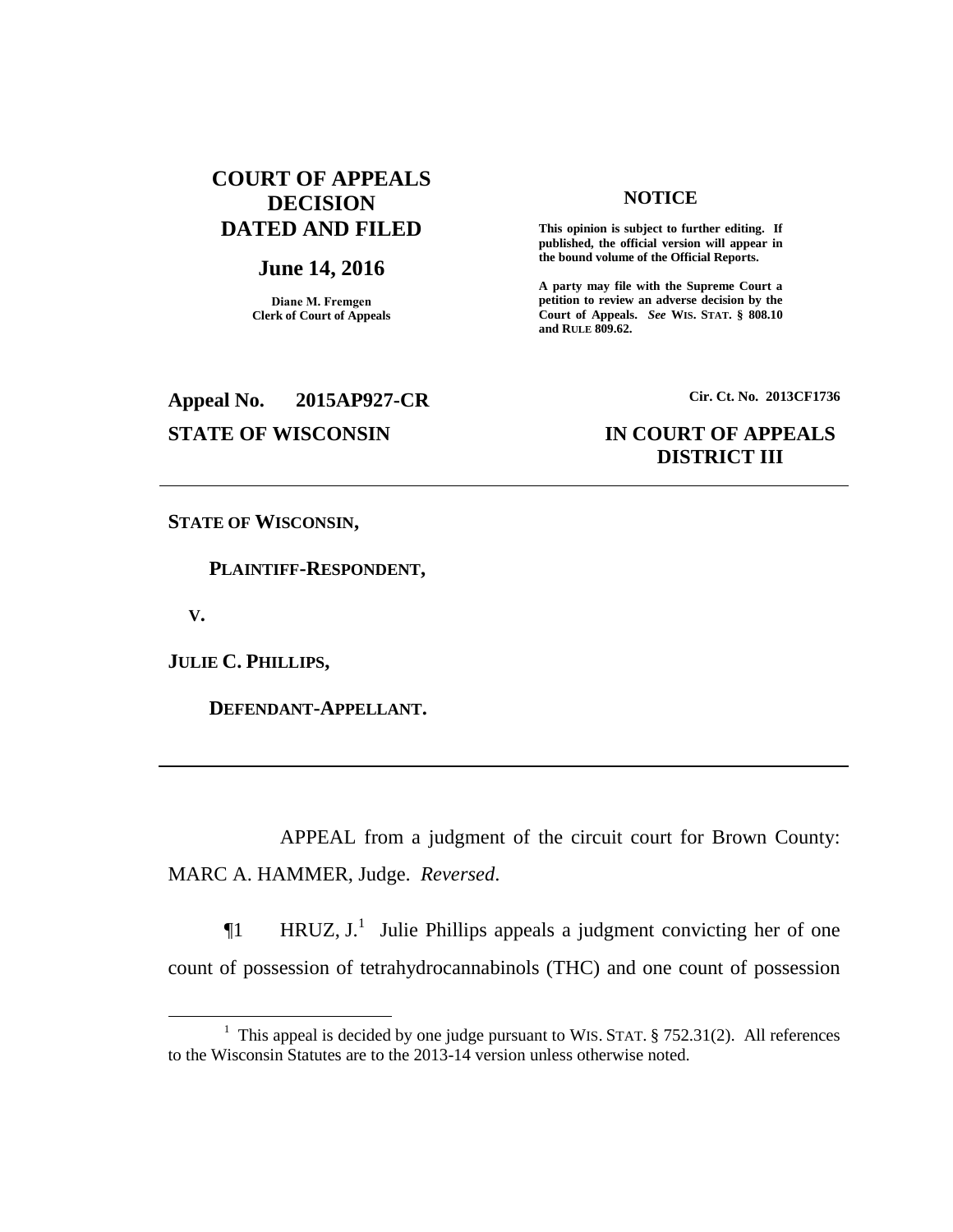of drug paraphernalia, both counts as a party to a crime. Phillips argues the circuit court erred by denying her motion to suppress evidence seized following police officers' warrantless entry into her residence. The circuit court concluded the warrantless entry was constitutionally permissible under the exigent circumstances exception to the warrant requirement. We conclude the evidence introduced at the suppression hearing was insufficient to establish exigent circumstances necessary to excuse the presumptively unconstitutional, warrantless entry into Phillips' home. We therefore reverse.

## **BACKGROUND**

¶2 At the suppression hearing, officer Michael Haines testified he had been employed as a public safety officer for the Village of Ashwaubenon for eighteen years. On November 26, 2013, at approximately 4:00 p.m., Haines was dispatched to a residence on Marlee Lane following a complaint that a dog had been left outside without food or water. When Haines arrived and knocked on the door of the residence, a woman, later identified as Phillips, answered.

¶3 Haines testified Phillips opened the door, "almost … slid out and immediately closed the door behind her." While the door was open, Haines could smell "a pungent, strong odor of non-burnt marijuana coming from the residence." He noticed the same odor emanating from Phillips' clothes. When asked to describe his training and experience with respect to detecting the odor of marijuana, Haines stated:

> I've been through several different types of training through technical colleges, through the Drug Task Force. I was also involved, I believe it was, 2 years ago [in] assisting in taking down probably one of the largest marijuana grows in Marinette County, and on that date, when we went to the grow, we could smell that from about 100 yards away of the raw smell of marijuana. That was a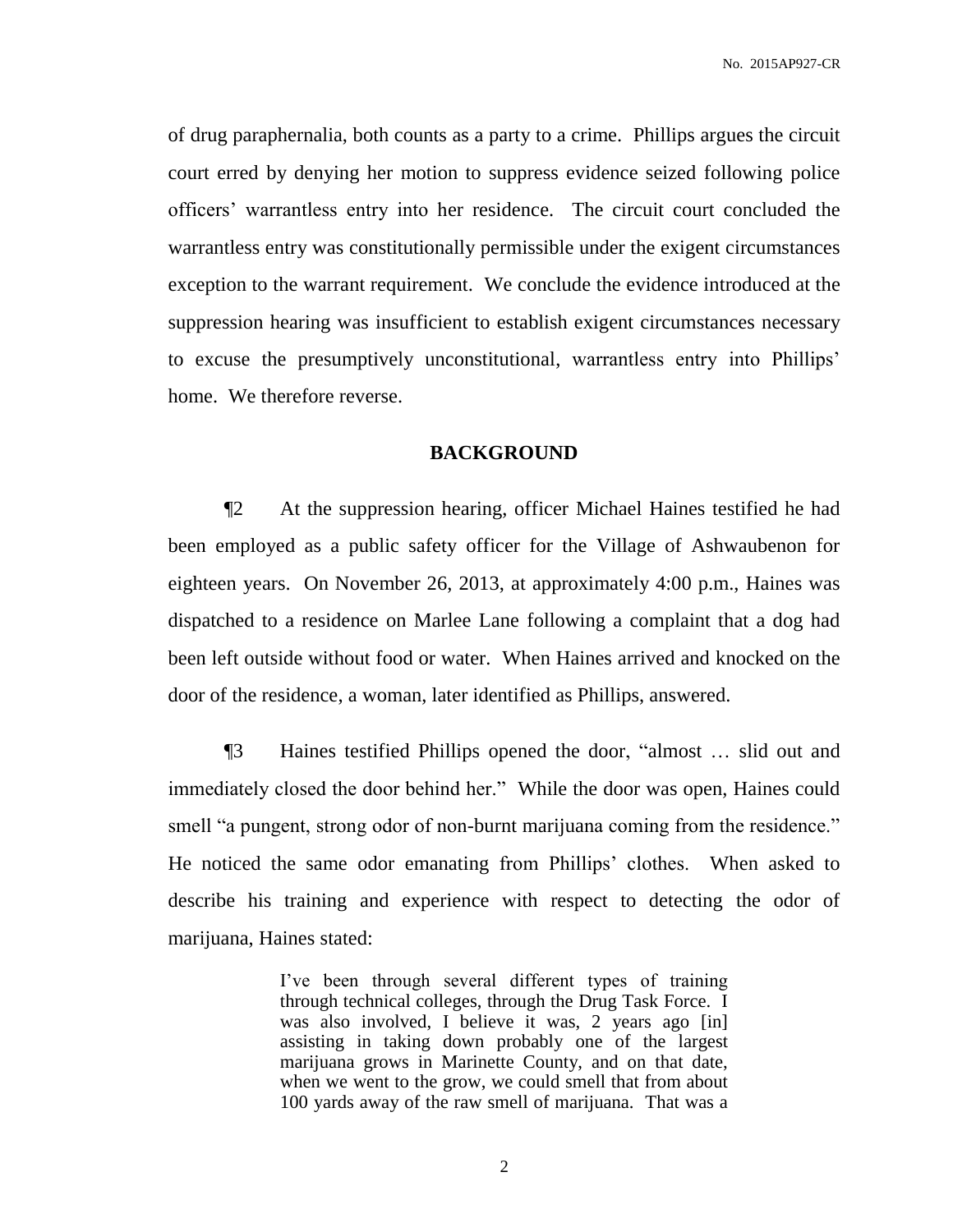very similar smell that I smelled when Ms. Phillips opened the door.

¶4 After detecting the odor of marijuana coming from Phillips and her residence, Haines immediately called for backup. He then talked to Phillips about a dog that was tied up outside her residence. Once Haines knew that his colleague, commander Thomas Rolling, was nearby, he confronted Phillips about the marijuana odor. He asked Phillips if she would consent to a search of her residence. She refused, telling him he would need to get a warrant.<sup>2</sup>

¶5 Haines testified he then told Phillips that, based on his training and experience, the pungent odor of marijuana "created exigent circumstances [for him] to go in and secure the residence." At some point during this conversation, Phillips informed Haines that her daughter was inside the residence and was afraid of the police, due to a previous incident with Ashwaubenon police officers. Haines testified he could see Phillips' daughter inside the residence. He allowed the child to leave the home and go to a neighbor's house.<sup>3</sup>

¶6 As Phillips' daughter was leaving the residence, or shortly thereafter, Haines, Rolling, and Phillips went inside, still without Phillips' consent. Rolling stood in the living room with Phillips while Haines "did a quick protective sweep

<sup>&</sup>lt;sup>2</sup> Phillips testified she agreed to wait outside while Haines obtained a warrant. Haines could not recall whether Phillips agreed to wait outside. We agree with the circuit court that the issue of whether Phillips agreed to wait outside while a warrant was obtained is not material to our decision. What is material is that, at all relevant times, Phillips' presence outside the residence eliminated her as a possible unknown threat to safety or someone who could destroy any evidence within the residence.

<sup>&</sup>lt;sup>3</sup> The suppression hearing transcript does not indicate the age of Phillips' daughter. However, Phillips testified her daughter had just gotten home from school when Haines arrived. In addition, Haines referred to Phillips' daughter as a "child" during his testimony, and Rolling referred to Phillips' daughter as a "small child."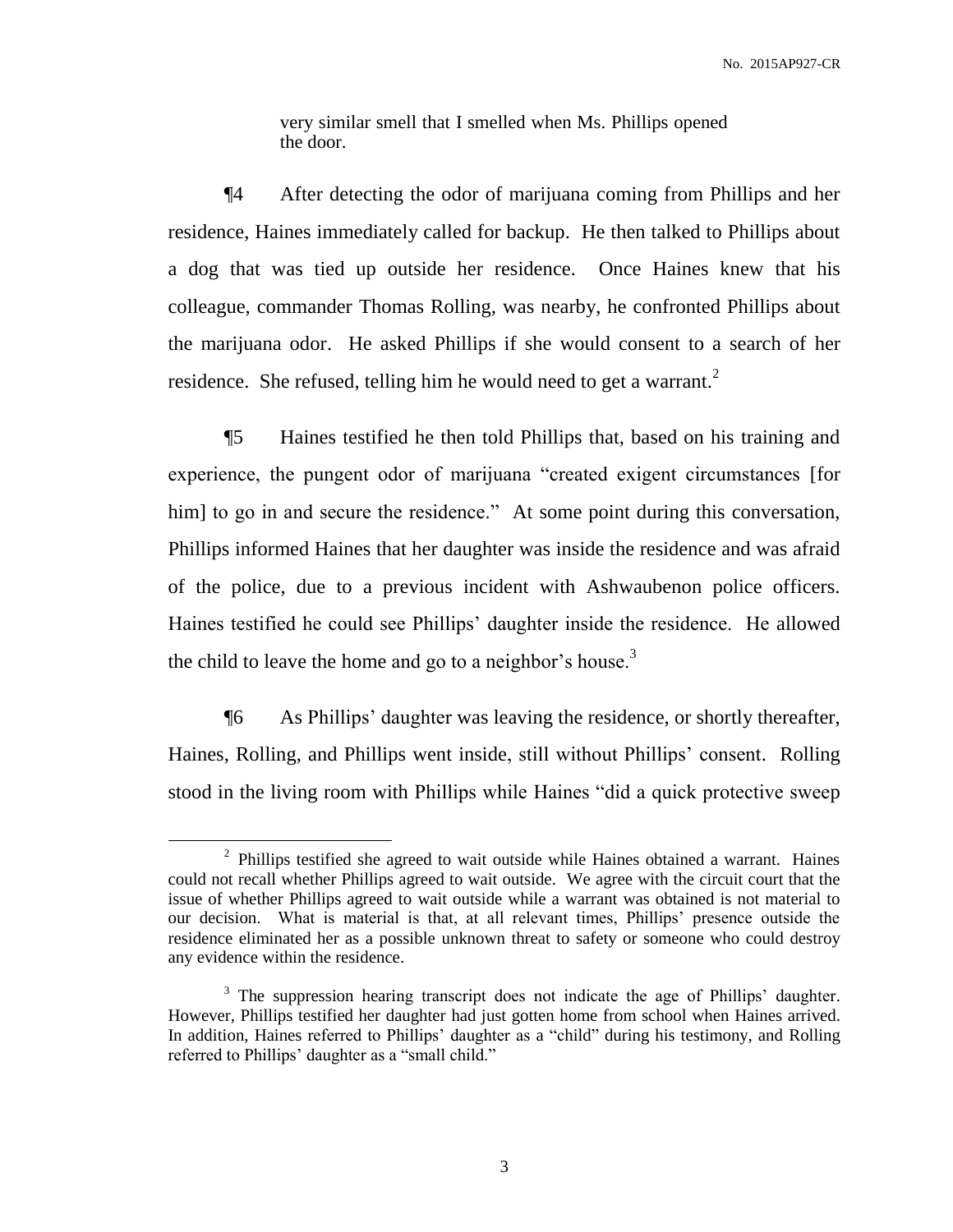just checking for other people within the residence." During the sweep, Haines observed drug paraphernalia and jars containing green plant material. Phillips and her husband—who arrived at the residence after the officers had entered it and performed the sweep—subsequently signed a consent form allowing police to conduct a full search of the premises. 4

¶7 When asked why he believed there was an exigency necessitating a warrantless entry into Phillips' residence, Haines testified:

> Well, based upon that—it was just an overpowering pungent smell of fresh marijuana, based upon my training and experience, that would be—wouldn't be a personal type use of smell, from a multitude of people with personal use marijuana, and this was just that pungent that I believe it that there could be potential of possession with intent to deliver of marijuana. It was just that much of a smell coming from that residence.

Haines was also asked by the prosecution whether, in his training and experience, there was a "dangerous element" to cases involving possession of marijuana with intent to deliver. He responded, "Absolutely. Those that have possession with intent to deliver try to protect their assets, and by protecting their assets sometimes they have guns, they will flush their—try to get rid of their marijuana."

<sup>&</sup>lt;sup>4</sup> According to the criminal complaint, police discovered 245.16 grams of raw marijuana and marijuana stems, 1.77 grams of "mushrooms," and numerous items of drug paraphernalia during the search of Phillips' residence.

On appeal, Phillips argues all of the evidence police found in her home should be suppressed based on the officers' initial warrantless entry. The State does not develop any argument in response that, even if the warrantless entry was impermissible, the evidence is nevertheless admissible based on Phillips' consent to the subsequent search. The State also does not claim any other exception to the exclusionary rule is applicable in this case.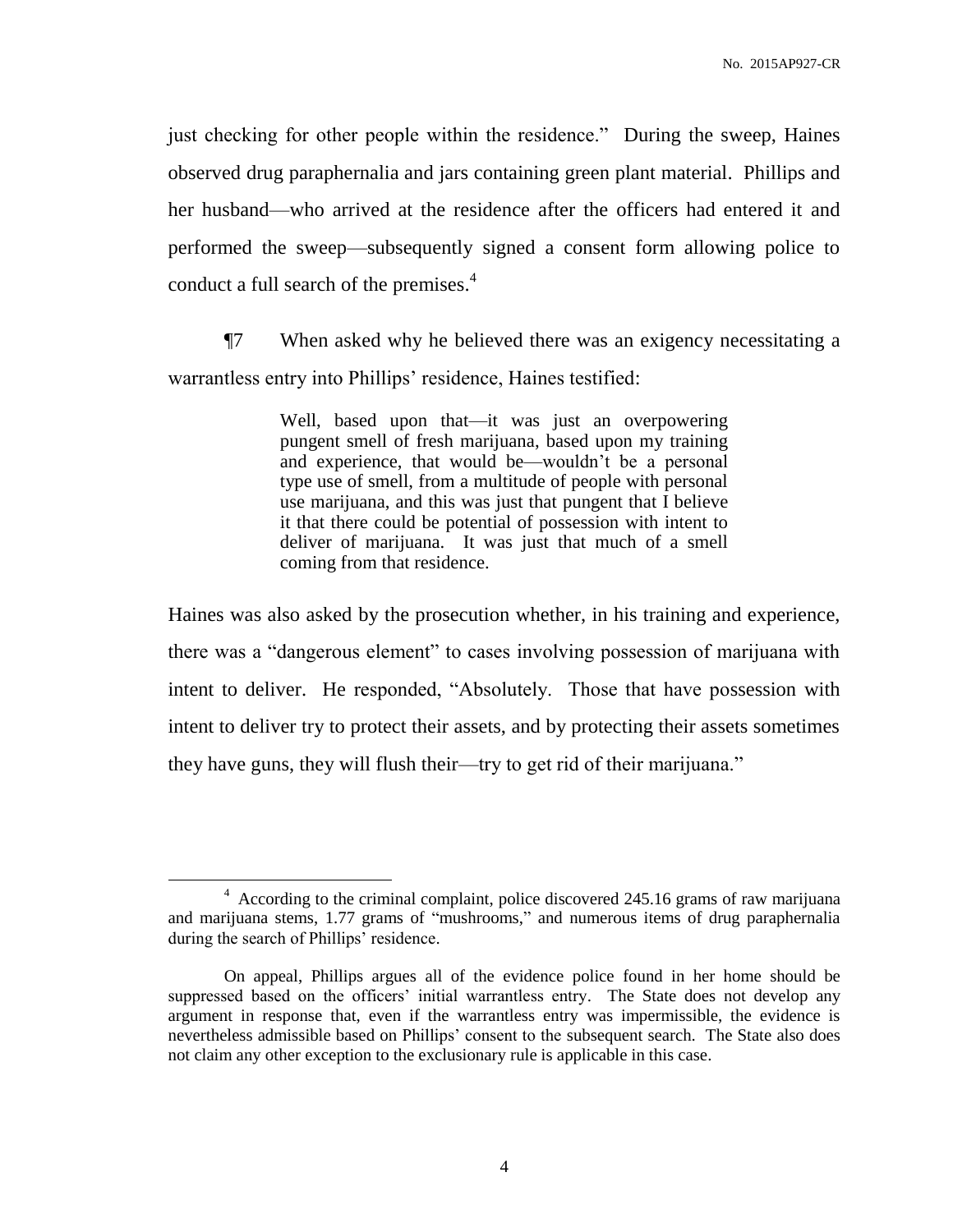¶8 On cross-examination, Haines conceded Phillips never indicated that anyone other than her daughter was inside the residence, and there was no other indication anyone else was inside. Phillips testified she specifically told Haines her daughter was the only person inside the residence. Haines further conceded on cross-examination that he did not hear a toilet flushing, a garbage disposal running, or anything else that might have indicated evidence was being destroyed.

¶9 Rolling testified he did not consider Phillips' neighborhood to be a high-crime area, although he was aware drug activity had been reported at some residences in the area. He acknowledged he was not aware of any prior reports of drug activity concerning Phillips' residence.

¶10 The circuit court denied Phillips' suppression motion, concluding the officers' warrantless entry into her home was permissible under the exigent circumstances exception to the warrant requirements of the federal and Wisconsin constitutions. First, the court concluded the overpowering smell of marijuana coming from Phillips' clothing and residence provided probable cause to believe the residence contained evidence of a crime. Second, the court concluded exigent circumstances justified the warrantless entry.

¶11 With respect to exigent circumstances, the circuit court reasoned Haines could have reasonably concluded a delay in procuring a warrant would gravely endanger life or risk the destruction of evidence. The court stated the strong odor of marijuana Haines observed suggested a large volume of marijuana was present inside Phillips' residence, which "affects the officer's perception of risks involved in being at the place, standing outside of the place, going into the place, entering with or without a warrant." The court also stated the "overpowering smell … directly affects whether or not it's likely that the evidence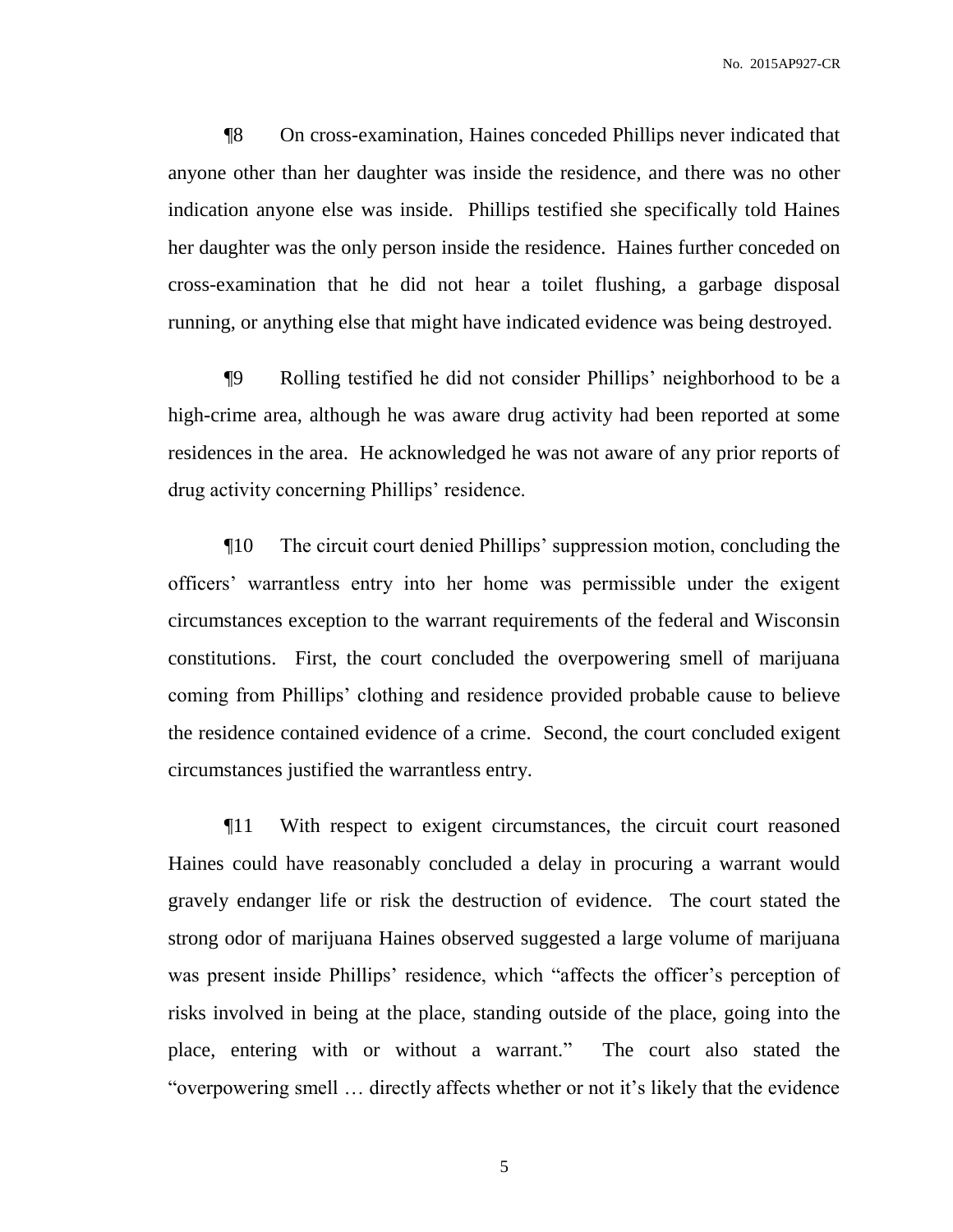[will] be destroyed." The court explained, "When you're dealing with this much volume, I think it's reasonable to assume that there is more than one actor involved. … I think it's reasonable to assume that it is more likely for marijuana to be destroyed if it is of a high volume." The court further noted Phillips' neighborhood was "not a high crime area, but not necessarily a low crime area." On these facts, the court stated there was a "sufficient minimum exigency so as to justify the protective search based upon a fear of destruction of evidence and law enforcement safety."

¶12 Phillips subsequently pleaded no contest to one count of possession of THC and one count of possession of drug paraphernalia, both counts as a party to a crime.<sup>5</sup> This appeal follows. *See* WIS. STAT. § 971.31(10) (permitting a defendant to challenge the denial of a suppression motion on appeal despite having entered a plea of guilty or no contest).

## **DISCUSSION**

¶13 "Review of an order granting or denying a motion to suppress evidence presents a question of constitutional fact, which we review under two different standards." *State v. Hughes*, 2000 WI 24, ¶15, 233 Wis. 2d 280, 607 N.W.2d 621. We uphold the circuit court's findings of fact unless they are clearly erroneous. *Id.* However, the application of the law to those facts presents a

<sup>&</sup>lt;sup>5</sup> Phillips also pleaded no contest to a third count—maintaining a drug trafficking place, as a party to a crime. However, she entered into a deferred entry of judgment agreement regarding that count, under which she agreed to comply with certain conditions, and, in exchange, the State agreed to move for dismissal of the charge at the end of a twelve-month period. CCAP records reflect that Phillips fulfilled the conditions of the deferred entry of judgment agreement, and the charge of maintaining a drug trafficking place was dismissed on March 18, 2016.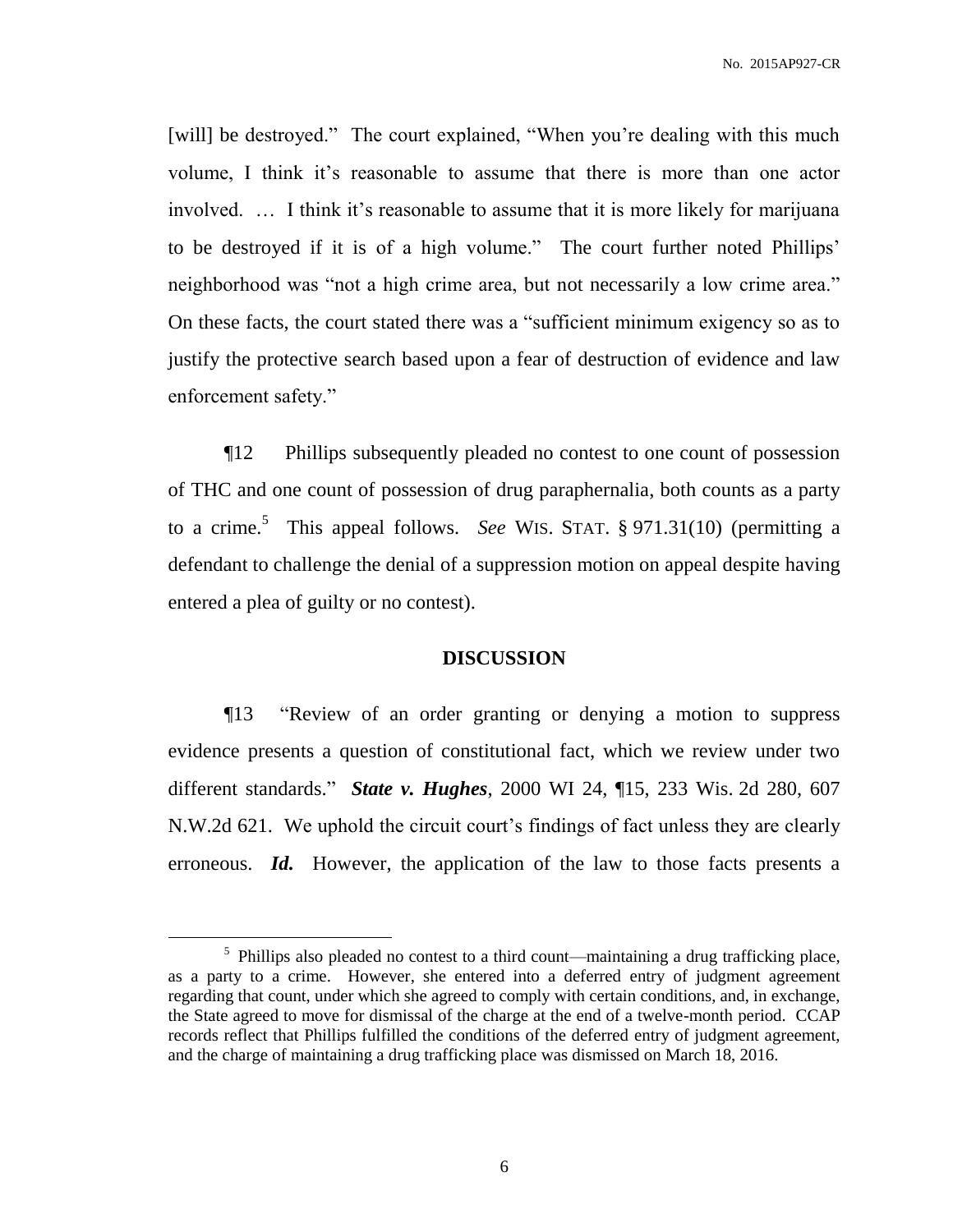question of law that we review independently. *Id.* In our review in this appeal, we do not find any of the circuit court's findings of fact to be clearly erroneous.

¶14 Warrantless entries by police into private residences are presumptively prohibited by both the Fourth Amendment to the United States Constitution, and article I, section 11, of the Wisconsin Constitution. *Id.*, ¶17. "The home occupies a special place in Fourth Amendment jurisprudence." *State v. Robinson*, 2010 WI 80, ¶48, 327 Wis. 2d 302, 786 N.W.2d 463. "Indeed, '[i]t is axiomatic that the physical entry of the home is the chief evil against which the wording of the Fourth Amendment is directed.'" *State v. Richter*, 2000 WI 58, ¶28, 235 Wis. 2d 524, 612 N.W.2d 29 (internal quotation marks omitted; quoting *Welsh v. Wisconsin*, 466 U.S. 740, 748 (1984)). Consistent with this principle, we have previously stated that the Fourth Amendment "accords the highest degree of protection to a person's home." *State v. Trecroci*, 2001 WI App 126, ¶41, 246 Wis. 2d 261, 630 N.W.2d 555.

¶15 "The Fourth Amendment is not, however, an absolute bar to warrantless, nonconsensual entries into private residences." *State v. Lee*, 2009 WI App 96, ¶7, 320 Wis. 2d 536, 771 N.W.2d 373. There is an exception to the warrant requirement "where the government can show both probable cause and exigent circumstances that overcome the individual's right to be free from government interference." *Hughes*, 233 Wis. 2d 280, ¶17. Here, Phillips concedes—and we agree—the officers had probable cause to believe her home contained evidence of a crime, based on the odor of marijuana Haines detected. *See id.*, ¶¶21-23 (unmistakable odor of marijuana coming from defendant's apartment provided probable cause to believe evidence of a crime would be found inside). The disputed issue is whether the State met its burden to demonstrate that exigent circumstances justified the warrantless entry. *See Richter*, 235 Wis. 2d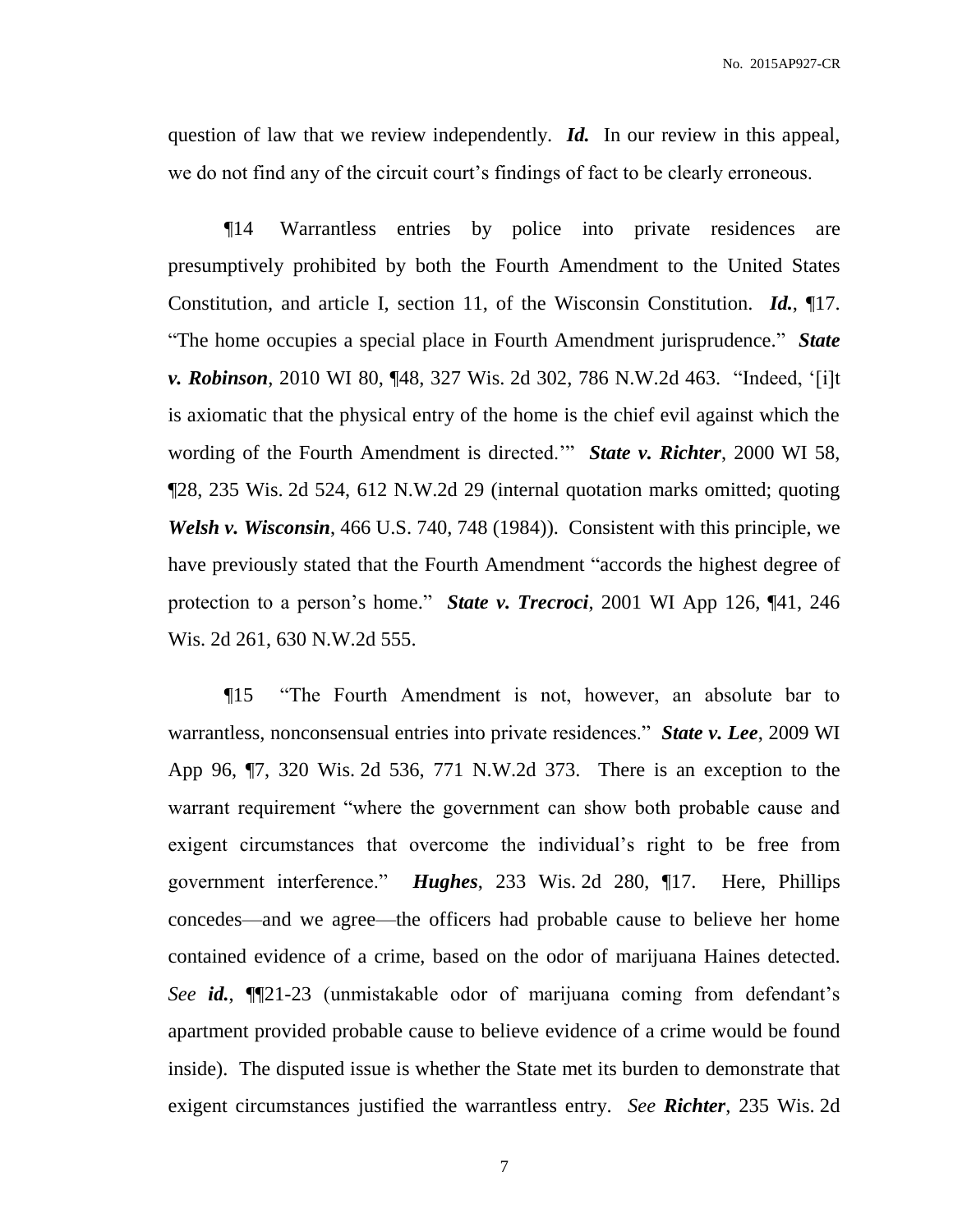524, ¶29 ("The State bears the burden of proving the existence of exigent circumstances.").

¶16 Wisconsin courts have recognized four circumstances that, when measured against the time required to procure a warrant, constitute exigent circumstances justifying a warrantless entry: (1) an arrest made in "hot pursuit;" (2) a threat to safety of a suspect or others; (3) a risk that evidence will be destroyed; and (4) a likelihood that the suspect will flee. *Hughes*, 233 Wis. 2d 280, ¶25. To determine whether any of these exigent circumstances were present, we apply an objective test, considering whether, under the facts as they were known at the time, an officer "would reasonably believe that delay in procuring a search warrant would gravely endanger life, risk destruction of evidence, or greatly enhance the likelihood of the suspect's escape." *Id.*, ¶24.

¶17 The State concedes the odor of marijuana detected by Haines was insufficient, in and of itself, to create an exigency allowing the officers to enter Phillips' residence without a warrant. *See id.*, ¶¶27-28 (citing *Johnson v. United States*, 333 U.S. 10 (1948); *State v. Kiekhefer*, 212 Wis. 2d 460, 569 N.W.2d 316 (Ct. App. 1997)). However, the State argues the strong odor of marijuana, in combination with other factors, permitted the officers to reasonably conclude the delay required to procure a search warrant would gravely endanger life or risk the destruction of evidence. We disagree in both respects.

¶18 With respect to the safety consideration, the State argues Haines "believed that a protective sweep of the residence was necessary to ensure the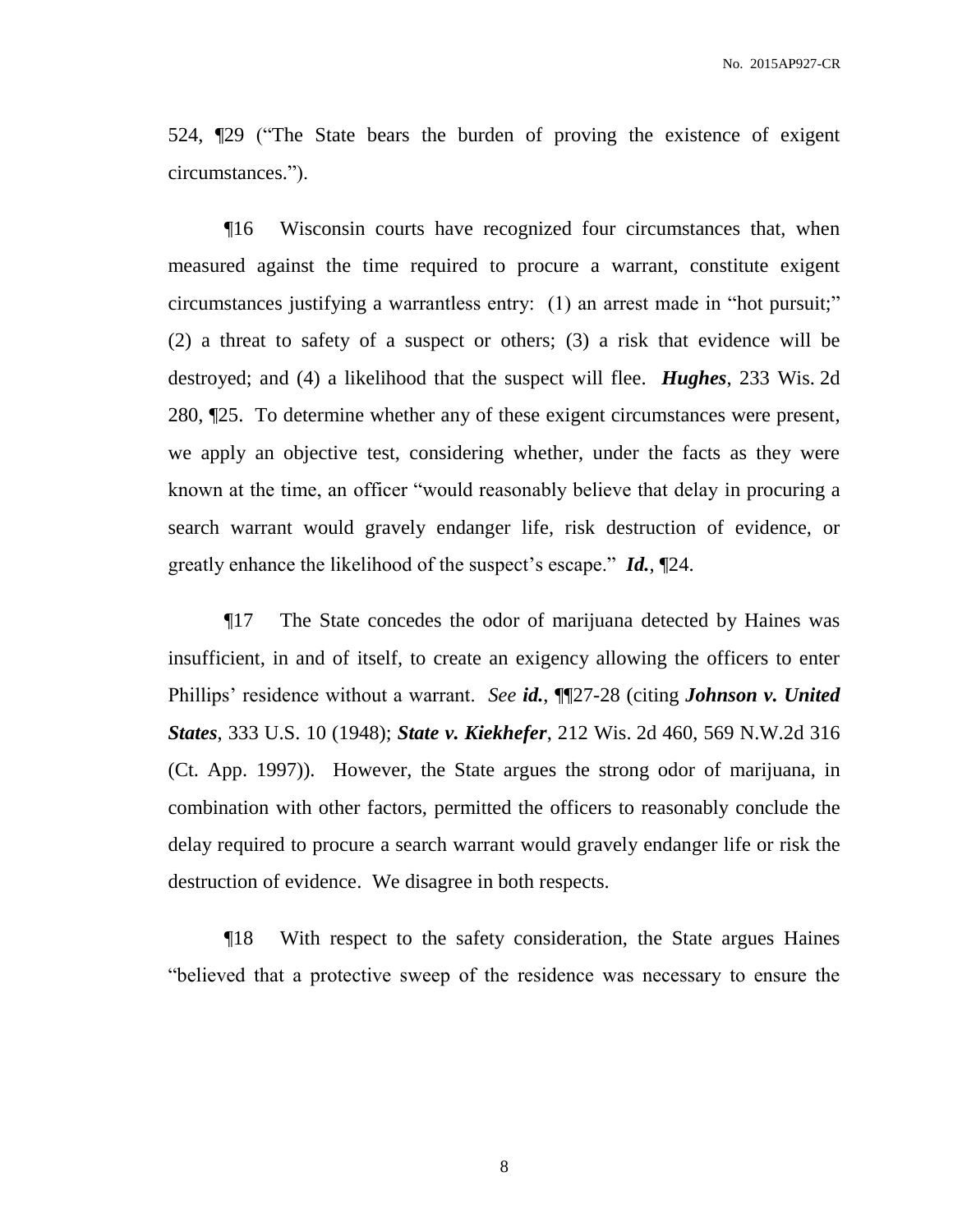safety of all involved, particularly if there were more children in the residence."<sup>6</sup> In support of this contention, the State cites Haines' testimony that the odor of raw marijuana emanating from Phillips' residence was similar to the odor he observed when investigating a large marijuana grow in Marinette County. The State also relies on Haines' testimony that, based on his training and experience: (1) the odor he observed was consistent with possession of marijuana with intent to deliver, rather than possession for personal use; and (2) there is a "dangerous element" to cases involving possession of marijuana with intent to deliver because perpetrators of that crime "try to protect their assets, and by protecting their assets

 $\overline{a}$ 

The standard for determining the constitutionality of a protective sweep is different from the standard for determining whether a warrantless entry was permissible under the exigent circumstances exception. An officer may perform a protective sweep when he or she possesses "a reasonable belief based on specific and articulable facts which, taken together with the rational inferences from those facts, reasonably warranted the officer in believing that the area swept harbored an individual posing a danger to the officer or others." *Sanders*, 311 Wis. 2d 257, ¶32 (quoting *Buie*, 494 U.S. at 327). In contrast, as noted above, the exigent circumstances exception applies when an officer could reasonably believe delay in procuring a search warrant would gravely endanger life, risk destruction of evidence, or greatly enhance the likelihood of the suspect's escape. *State v. Hughes*, 2000 WI 24, ¶24, 233 Wis. 2d 280, 607 N.W.2d 621.

On appeal, Phillips challenges the initial, warrantless entry into her home. She does not challenge—at least not directly—the subsequent protective sweep the officers conducted once in the home. Although the State uses the term "protective sweep" throughout its brief, it does not cite the standard for determining the constitutionality of a protective sweep; it cites and applies only the exigent circumstances standard. Because the State apparently concedes the disposition of this case is governed by the exigent circumstances test as applied to the officers' initial entry into the home, we apply that standard to determine whether police could enter Phillips' residence without a warrant.

<sup>&</sup>lt;sup>6</sup> Throughout its brief, the State refers to the initial search of Phillips' residence as a "protective sweep." "The protective sweep doctrine applies once law enforcement officers are inside an area, including a home." *State v. Sanders*, 2008 WI 85, ¶32, 311 Wis. 2d 257, 752 N.W.2d 713. The term "protective sweep" typically refers to "a quick and limited search of premises, incident to an arrest and conducted to protect the safety of police officers or others." *Id.* (quoting *Maryland v. Buie*, 494 U.S. 325, 327 (1990)). However, protective sweeps can also occur in other contexts, for instance, when officers have entered a home pursuant to an exception to the warrant requirement. *See State v. Horngren*, 2000 WI App 177, ¶20, 238 Wis. 2d 347, 617 N.W.2d 508 (community caretaker exception); *State v. Lee*, 2009 WI App 96, ¶¶9-11, 320 Wis. 2d 536, 771 N.W.2d 373 (exigent circumstances exception).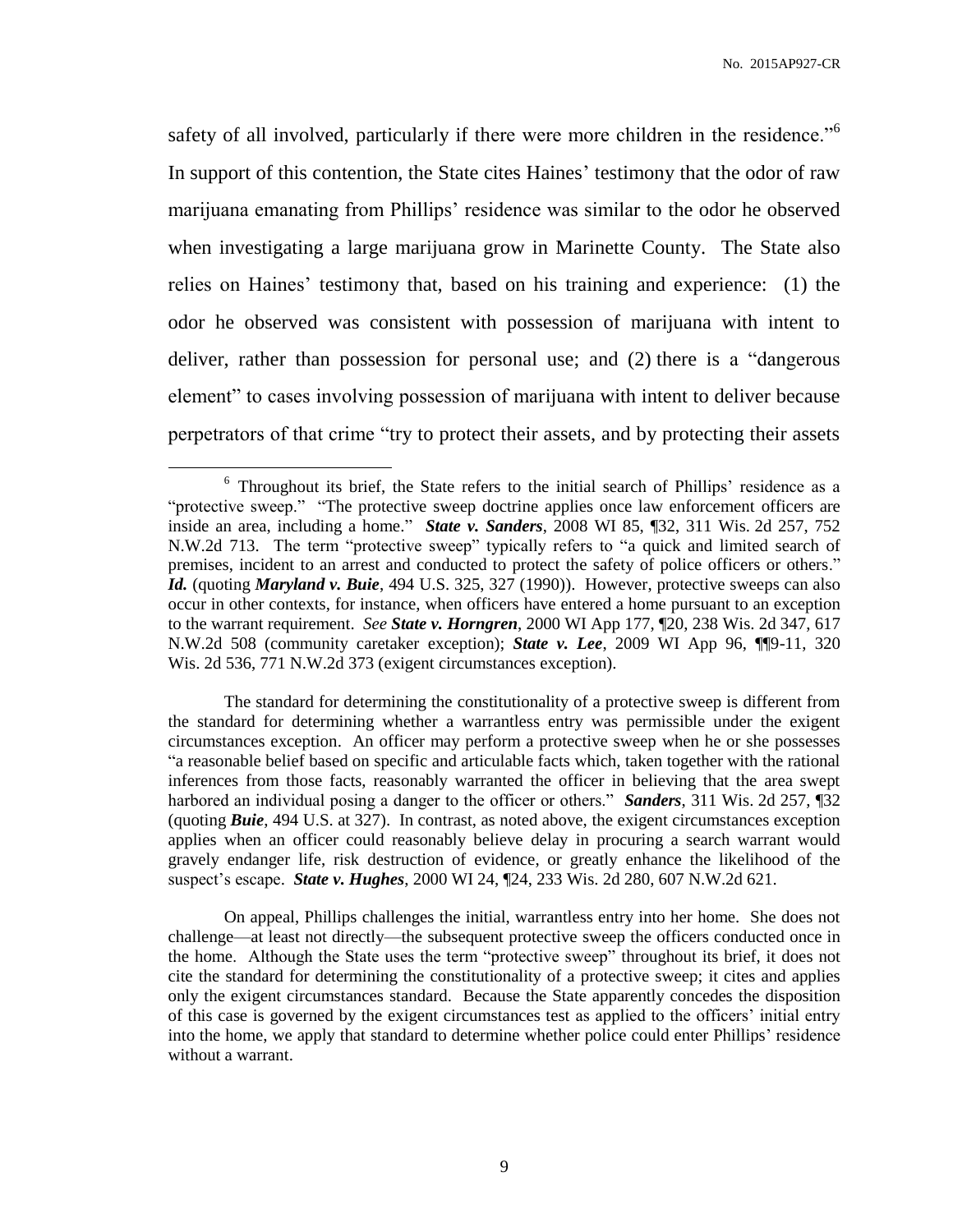sometimes they have guns." Finally, the State notes Haines was aware there was at least one child in the residence.<sup>7</sup>

¶19 The problem with the State's argument is that there were no facts indicating that a child, or anyone else, was actually inside Phillips' residence at the time the officers entered without a warrant. Haines testified he could see Phillips' daughter inside the residence before the warrantless entry. However, the child left the residence either just before or just as the officers were entering. Importantly, Haines conceded there was no indication anyone else was inside the residence. Thus, even if Haines could have reasonably concluded, based on his training and experience, that the odor of marijuana coming from the residence was consistent with possession with intent to deliver and that such cases are dangerous because the perpetrators try to protect their assets, there was no basis for Haines to conclude there actually were any individuals inside the residence who might pose such a threat. Haines' testimony regarding his training and experience in such matters stopped short of him stating that, in the presence of all the factors to which he testified, multiple people are present around the drug supply at all, or even most, times.

¶20 A comparison of this case with *Lee* is instructive. In *Lee*, officers went to the upper unit of a duplex on the north side of Milwaukee to investigate complaints of drug dealing. *Lee*, 320 Wis. 2d 536, ¶2. When they arrived, they

 $7$  To the extent the State is attempting to support its exigent circumstances argument with the fact Phillips' child was present in the house, that argument is undeveloped in its brief. *See State v. Pettit*, 171 Wis. 2d 627, 646, 492 N.W.2d 633 (Ct. App. 1992) (court will not consider inadequately developed arguments). Furthermore, the record shows Haines told Phillips of his conclusion that an exigency existed for him to enter the home based solely on the pungent odor of marijuana he smelled, without reference to the child's presence. Finally, it is undisputed that Phillips' child was allowed to leave the residence either just before or concurrently with the officers' warrantless entry into the home.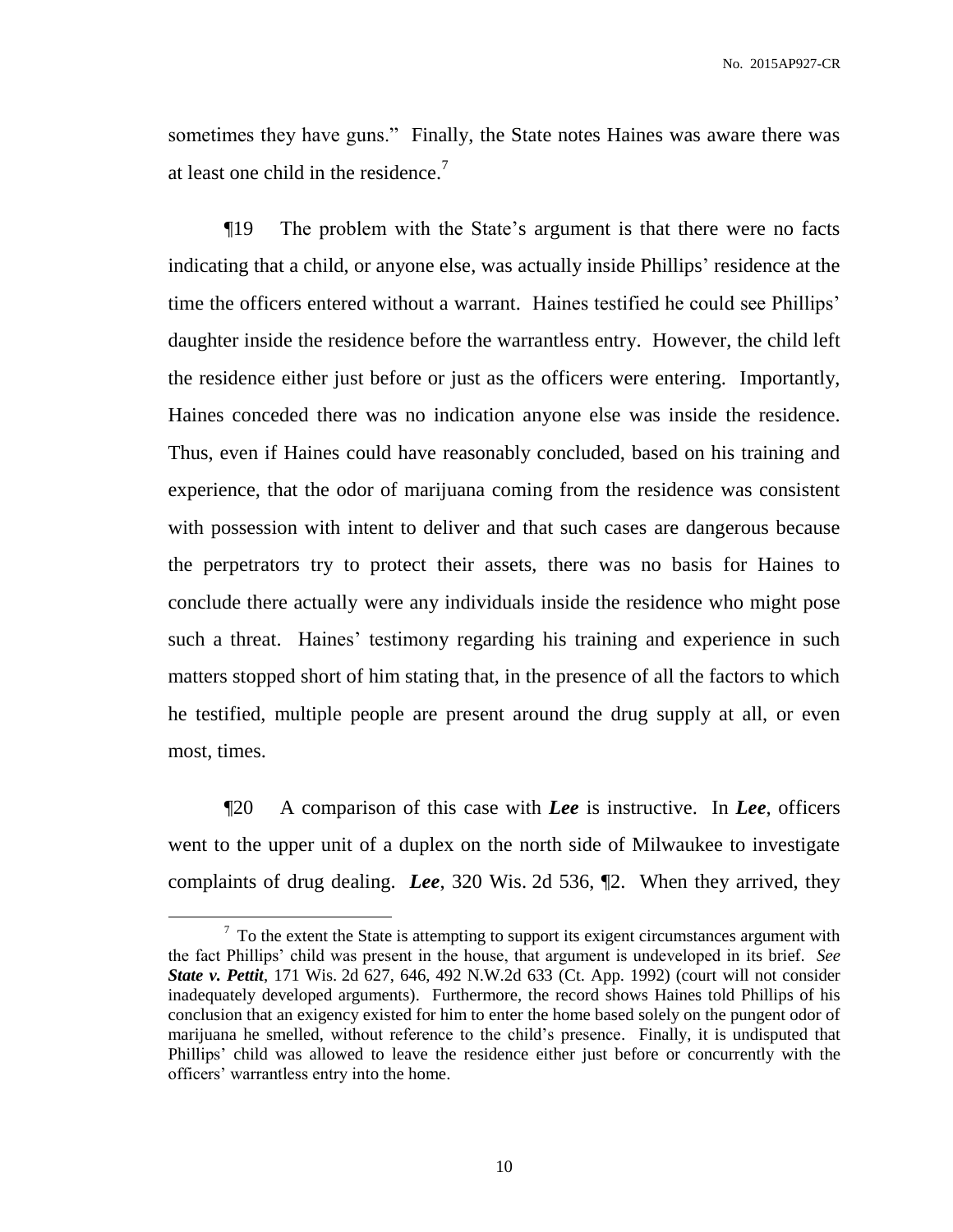received permission from the resident of the lower unit to enter a common hallway containing a stairway to the upper unit. *Id.* At the top of the stairs, the officers found the door to the upper unit wide open. *Id.* From outside the door, they observed what appeared to be marijuana and cocaine, along with a scale, a razor blade, and a box of baggies. *Id.* There were no occupants in view, and the officers received no response when they announced their presence. *Id.*

¶21 On these facts, we concluded the officers' subsequent warrantless entry into the unit satisfied the exigent circumstances exception because the officers could have reasonably concluded the entry was necessary to ensure their own safety. *Id.*, ¶¶8-10, 13-16. We explained that, in light of the open door, the officers could reasonably believe someone was inside the residence because "[p]eople do not customarily leave the front door to their residences open when they leave, especially when illegal narcotics are easily seen through the open door." *Id.*, ¶14. We further concluded that, because the officers announced their presence and received no response, they could reasonably believe the occupants of the unit "were aware that police officers were outside the open door, that controlled substances and other evidence of criminal activity were visible to the officers, that the occupants were the subject of police suspicion, and that a raid may be imminent." *Id.* Finally, we stated the officers "could reasonably believe that the occupants were connected with drug activity and may be dangerous," in that "[f]elony drug investigations may frequently involve a threat of physical violence." *Id.*, ¶15.

¶22 There are important distinctions between this case and *Lee*. As an initial matter, Haines was at the Phillips residence to investigate a report of an unattended dog, not complaints of drug activity. More important is that, in *Lee*, the open door provided a basis for the officers to reasonably conclude there was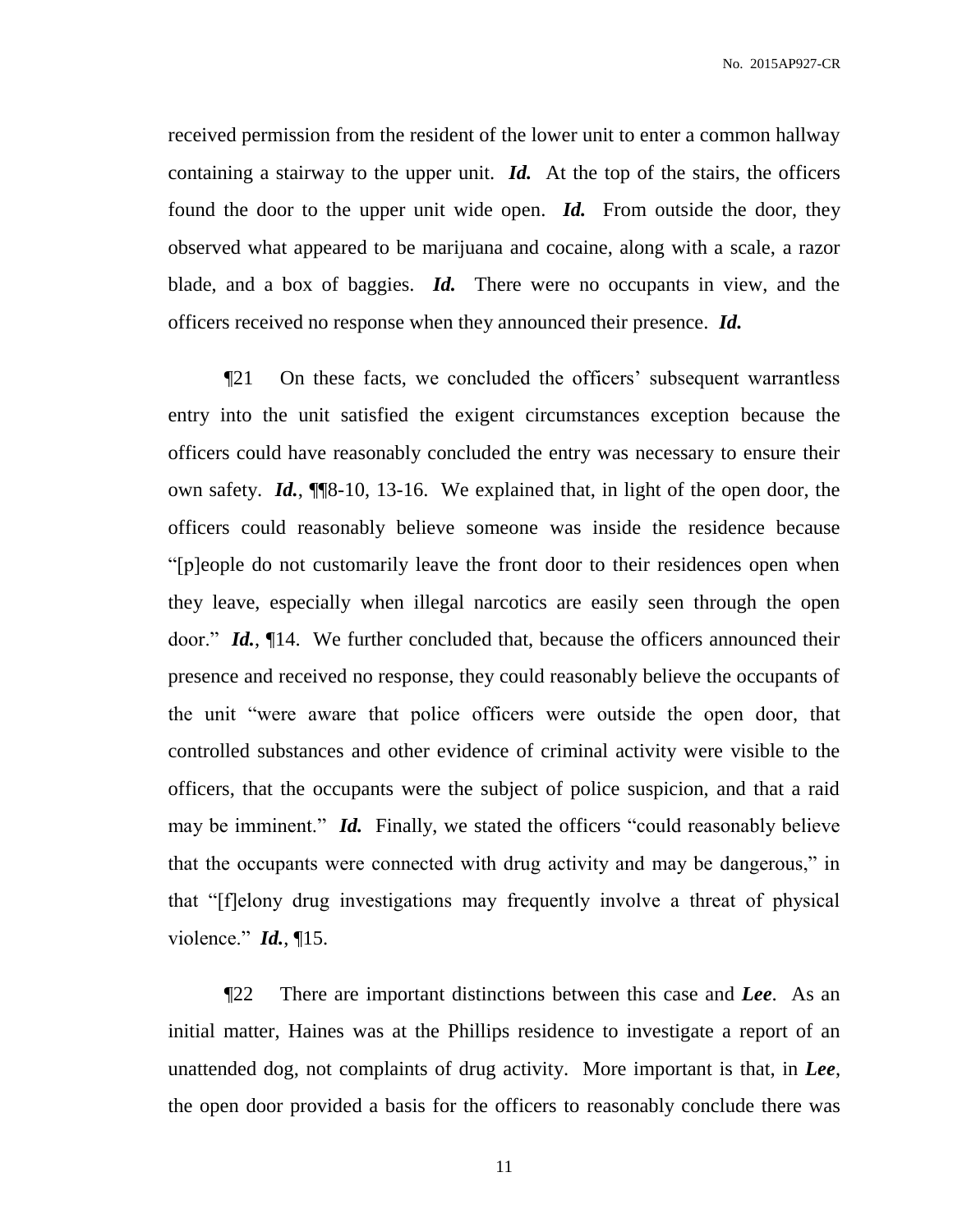someone inside the unit, who thereby could pose the type of grave danger to the officers or others that the exigent circumstances doctrine seeks to avert. *See Hughes*, 233 Wis. 2d 280, ¶24. Here, in contrast, there were no facts indicating anyone was inside Phillips' residence when the officers entered without a warrant.

¶23 We also find persuasive a portion of the Iowa Supreme Court's reasoning in *State v. Watts*, 801 N.W.2d 845 (Iowa 2011), a case with somewhat similar facts. In *Watts*, police received information that "a subject" residing at a particular address had a large quantity of marijuana inside his apartment. *Id.* at 848. An officer knocked on the apartment door, and when Watts answered, an "overpowering odor of raw marijuana wafted out of the apartment." *Id.* at 849. When the officer identified himself as a police officer, Watts attempted to shut the door. *Id.* Watts was then detained, and officers entered the apartment without a warrant and performed a "protective sweep." *Id.*

¶24 On appeal, the State argued the officers "needed to enter and clear the apartment because of the possibility of others in the apartment who might either pose a threat to the officers or destroy evidence." *Id.* at 851. The Iowa Supreme Court rejected that argument, reasoning, "The problem with an exigent circumstances theory here … is the absence of facts that would have justified a reasonably prudent officer in believing anyone else might be in the apartment." *Id.* The court explained:

> In short, the State's exigent circumstances claim boils down to an argument that "we didn't know if there were any other individuals inside the residence," …. But of course, when a suspect is detained outside his or her residence, it is normally *possible* there could be other individuals inside. If this mere possibility, without more, constituted exigent circumstances, it would be tantamount to holding that a warrantless "sweep" of a person's residence could regularly be conducted whenever that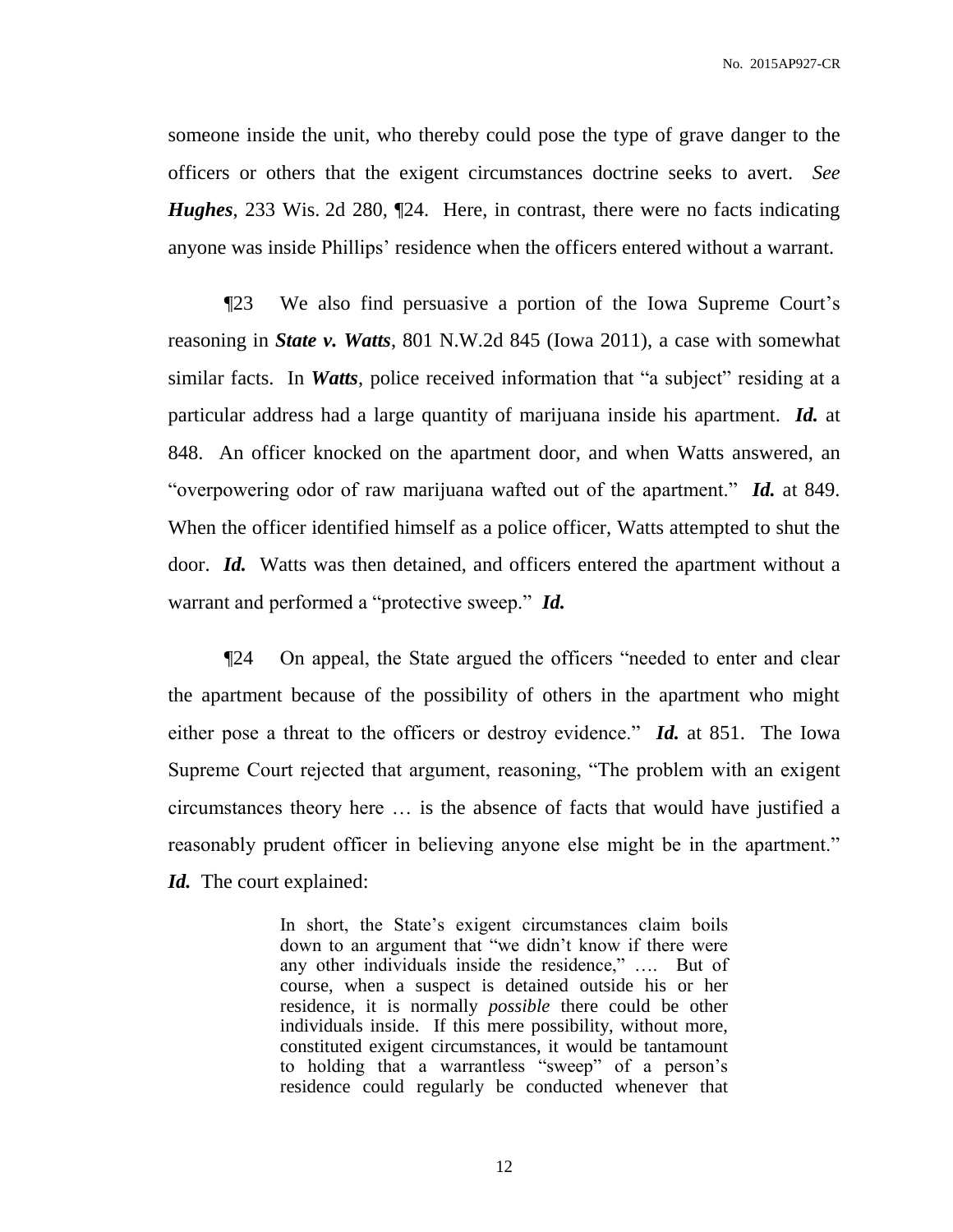person was apprehended at his or her residence. The Fourth Amendment, we believe, requires more.

*Id.* at 852.<sup>8</sup>

 $\overline{a}$ 

¶25 The State contends it is offering that "more" in the form of Haines' testimony regarding his training and experience, from which he could have reasonably concluded there were other individuals inside Phillips' residence. Specifically, the State argues Haines, "in his training and experience, was aware that the pungent smell of raw marijuana coming from Ms. Phillips and her home was often associated with drug operations which include more than one individual working to package and distribute the drugs." However, the State provides no record citation in support of this assertion. Our review of the suppression hearing transcript indicates that Haines testified the odor emanating from Phillips' home was consistent with possession of marijuana with intent to deliver, and he further testified perpetrators of that offense "try to protect their assets, and by protecting their assets sometimes they have guns." Contrary to the State's assertion, Haines never testified that, in his training and experience, such cases involve multiple individuals working to package and distribute drugs.

<sup>&</sup>lt;sup>8</sup> We also find persuasive *State v. Schwartz*, No. 2013AP1868, unpublished slip op. (WI App July 30, 2014), an authored, unpublished Wisconsin Court of Appeals decision addressing the constitutionality of a warrantless entry "pursuant to the 'community caretaker' and/or 'protective sweep' exceptions to the Fourth Amendment's warrant requirement." *Id.*, ¶4; *see also*  WIS. STAT. RULE 809.23(3)(b) (permitting citation of authored, unpublished opinions issued after July 1, 2009, as persuasive authority). In *Schwartz*, we concluded neither the community caretaker nor the protective sweep exception applied because the State could not "point to any objectively reasonable basis for the police to believe that there was another individual in Schwartz's residence." *Schwartz*, No. 2013AP1868, ¶8. Although the State contended there was no evidence "to preclude the existence of such a person," we stated the "absence of contrary evidence alone" did not provide an objectively reasonable basis for police to conclude anyone was inside the residence. **Id.**, **[9.** Further, "[t]he State does not meet this burden for the community caretaker or protective sweep exceptions by showing only the possibility that another person may be present without any facts supporting such an inference." *Id.*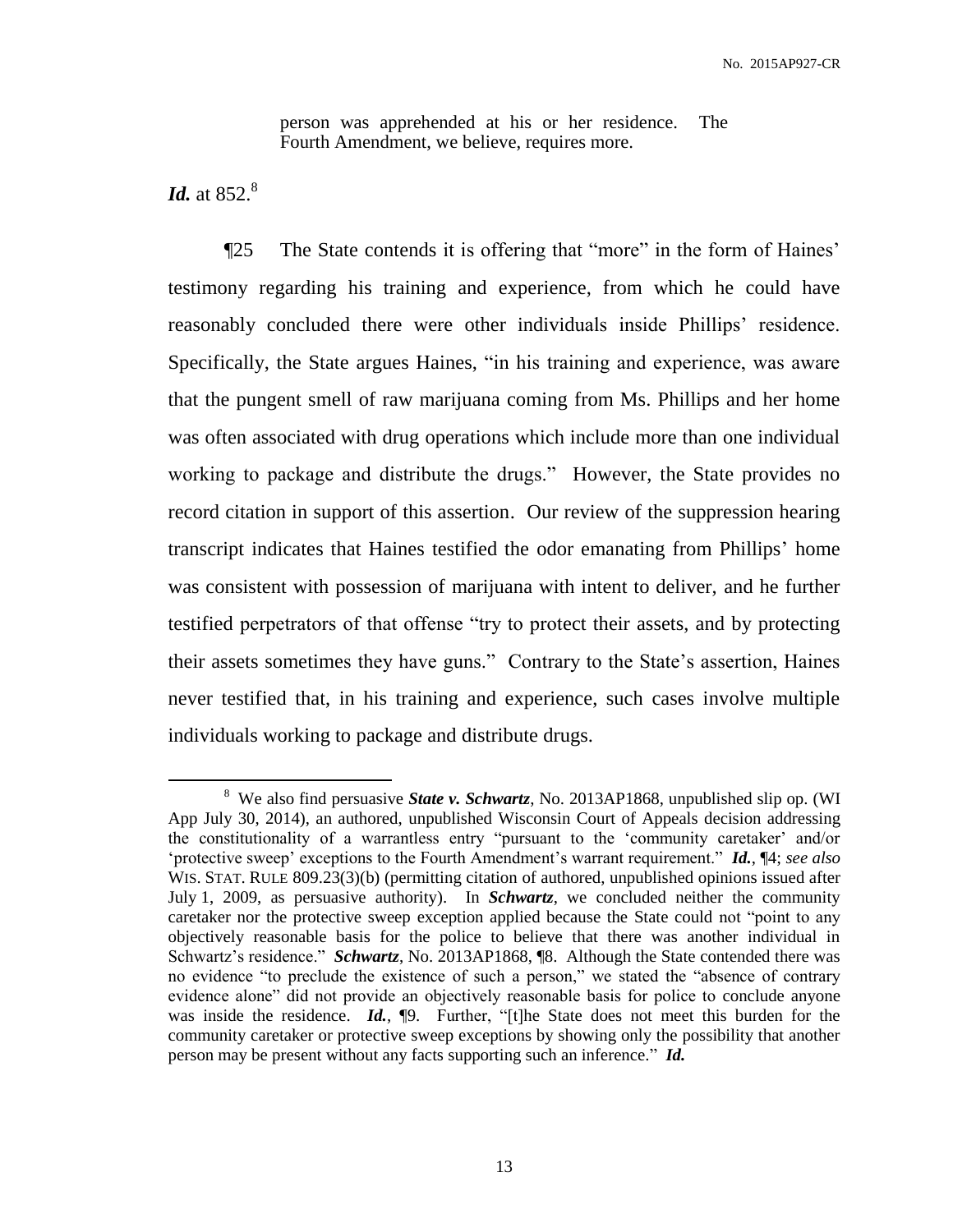¶26 Moreover, even if Haines had so testified, that testimony still would not establish that it was reasonable for Haines to conclude anyone was inside Phillips' residence at the time of the warrantless entry. Haines did not, for instance, testify that, in his training and experience, someone is charged with protecting a drug operation's stock at all times. Accepting the State's argument that Haines could reasonably believe there was another person inside Phillips' residence simply because he observed an odor consistent with possession with intent to deliver and he was aware such cases involve multiple individuals who act to protect their stock would, in essence, create a blanket rule allowing warrantless entries in all cases where officers have probable cause to believe a residence contains evidence of possession with intent to deliver. *Cf. United States v. Ellis*, 499 F.3d 686, 691 (7th Cir. 2007) (stating courts should refrain from "effectively creat[ing] a situation in which the police have no reason to obtain a warrant when they want to search a home with any type of connections to drugs"). Adopting such a rule would turn the "carefully delineated," "jealously and carefully drawn" exigent circumstances exception on its head.<sup>9</sup> See State v. Rodriguez, 2001 WI App 206, ¶8, 247 Wis. 2d 734, 634 N.W.2d 844.

 $\overline{a}$ 

(continued)

<sup>&</sup>lt;sup>9</sup> Notably, in *Richards v. Wisconsin*, 520 U.S. 385 (1997), the United States Supreme Court rejected the Wisconsin Supreme Court's conclusion that police officers are never required to knock and announce their presence when executing search warrants in felony drug investigations. *Id.* at 387-88. The Wisconsin Supreme Court had concluded it was reasonable to assume all felony drug crimes involve an extremely high risk of serious injury to police, and, accordingly, police do not need specific information about dangerousness in order to dispense with the knock-and-announce requirement in felony drug cases. *Id.* at 390.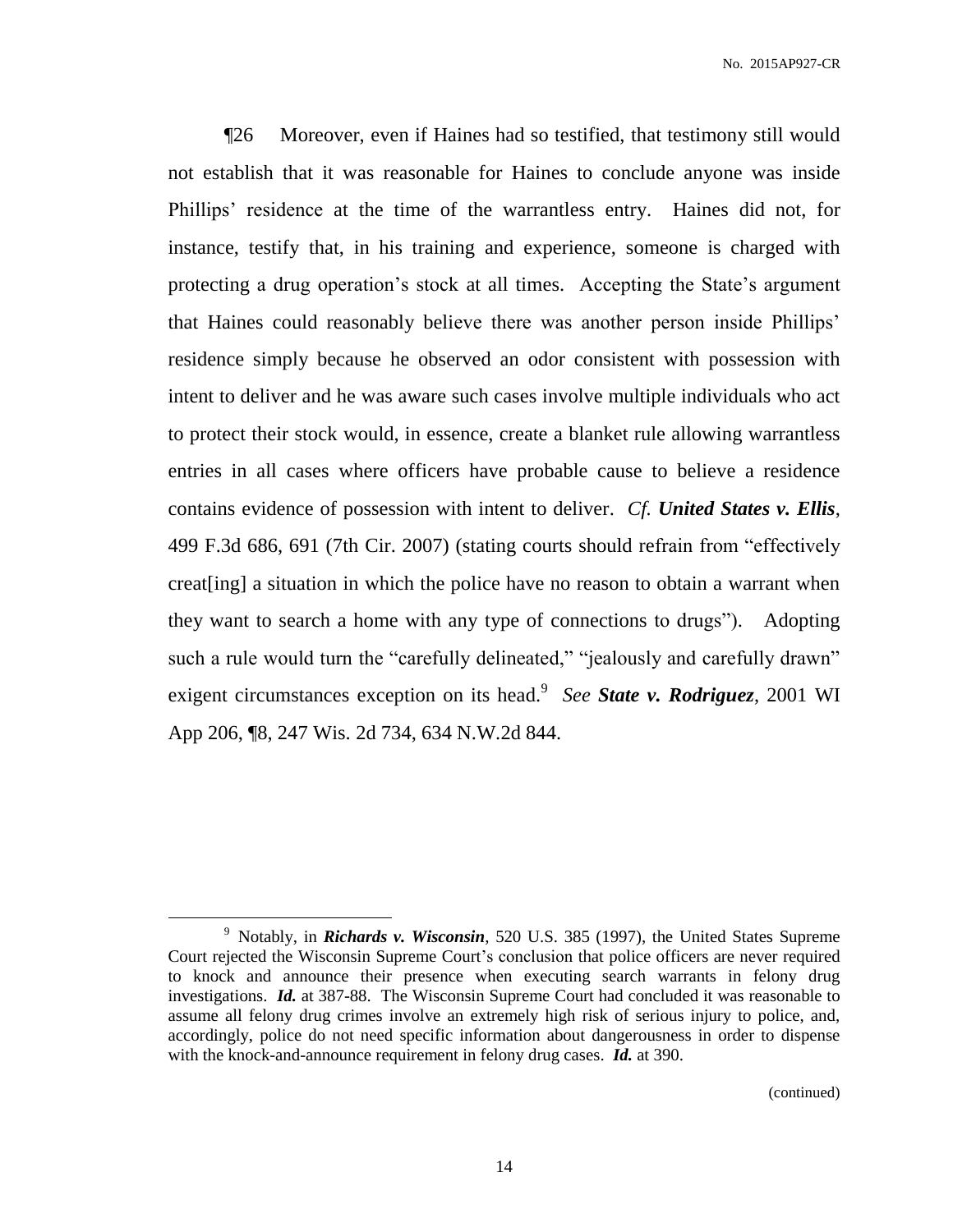¶27 Having rejected the State's argument that exigent circumstances were present because waiting to obtain a warrant before entering Phillips' residence would have "gravely endangered" life, we now turn to the State's alternative rationale that the delay associated with obtaining a warrant would have risked the destruction of evidence. *See Hughes*, 233 Wis. 2d 280, ¶24. The State cites *Hughes* in support of its position.

¶28 In *Hughes*, two police officers responded to a report of trespassing at a Milwaukee apartment complex known to be "an area of heavy drug activity." *Id.*,  $\mathbb{Z}$ . No one responded when the officers knocked on the door of the apartment in question, although the officers could hear loud music and many voices inside. Id.,  $\P$ 4. The officers decided to call for backup and await its arrival before knocking again. *Id.* While the officers were waiting in the hallway, an individual suddenly opened the door of the apartment, and the officers immediately smelled a strong odor of marijuana. *Id.*, ¶5. The individual attempted to slam the door shut. Id. The officers prevented that from happening, and then, based on the circumstances, entered the apartment. *Id.*

In a unanimous decision, the United States Supreme Court rejected this blanket rule, reasoning that "while drug investigation frequently does pose special risks to officer safety … not every drug investigation will pose these risks to a substantial degree." *Id.* at 393. The Court also noted, "A second difficulty with permitting a criminal-category exception to the knock-andannounce requirement is that the reasons for creating an exception in one category can, relatively easily, be applied to others." *Id.* at 393-94. The court concluded, "[T]he fact that felony drug investigations may frequently present circumstances warranting a no-knock entry cannot remove from the neutral scrutiny of a reviewing court the reasonableness of the police decision not to knock and announce in a particular case." *Id.* at 394.

*Richards* did not involve the exigent circumstances exception to the warrant requirement. However, the Court's reasons for declining to adopt a blanket rule in *Richards* equally support declining to adopt a blanket rule allowing warrantless entries based on exigent circumstances in cases where officers have probable cause to believe a residence contains evidence of possession with intent to deliver.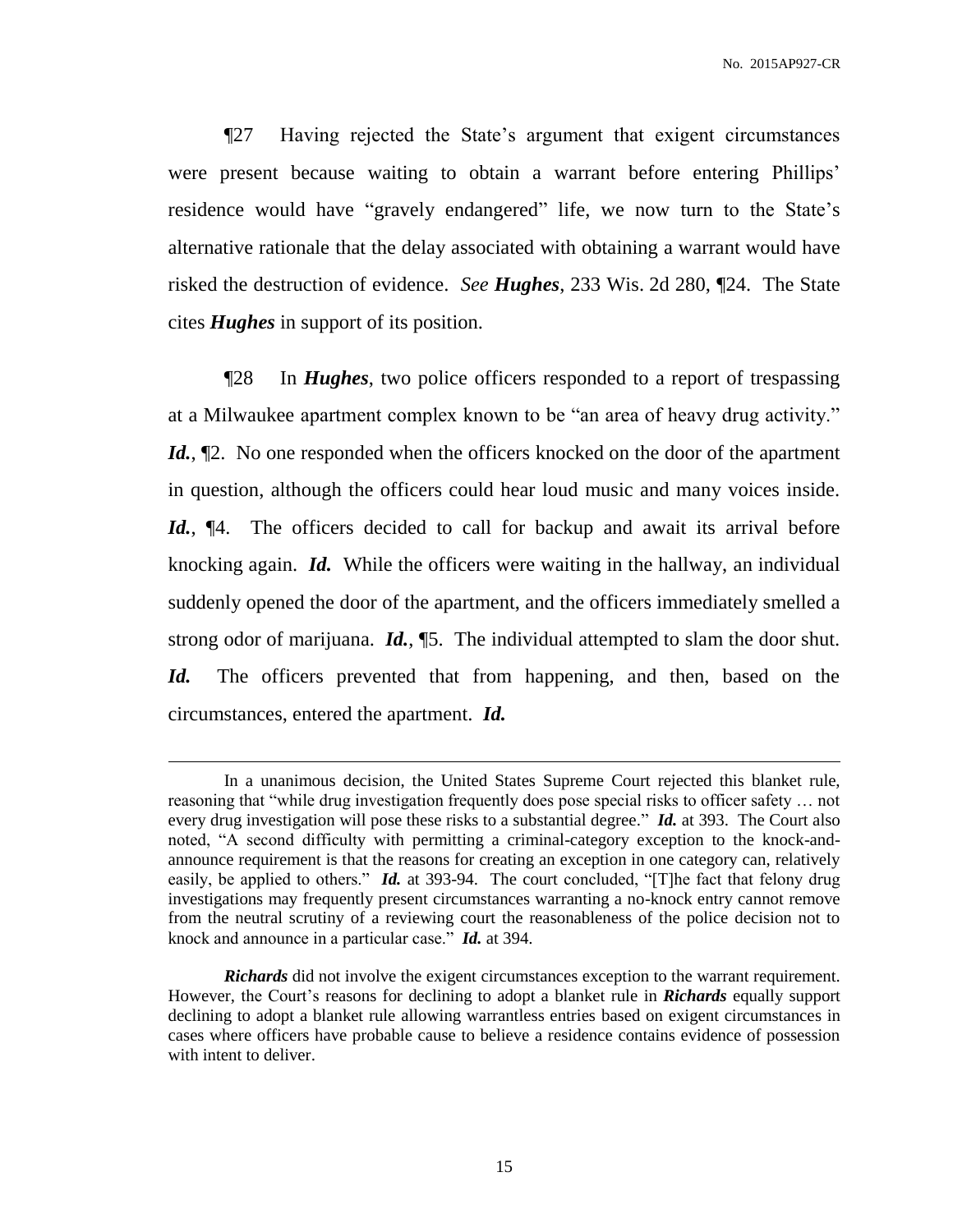¶29 On appeal, the State argued the officers' warrantless entry into the apartment was permissible under the exigent circumstances exception because the officers could reasonably conclude the delay required to obtain a warrant would risk the destruction of evidence.<sup>10</sup> *Id.*,  $\P$ 26. Our supreme court agreed, stating the "strong odor of marijuana … gave rise to a reasonable belief that the drug—the evidence—was likely being consumed by the occupants and consequently destroyed." *Id.* The court further stated the "greater exigency" was the "possibility of the intentional and organized destruction of the drug by the apartment occupants once they were aware of the police presence outside the door." *Id.*

¶30 *Hughes* differs from this case in two respects. First, the officers in *Hughes* could reasonably conclude, based on the number of voices they heard, that there were multiple people inside the apartment who might destroy evidence if the officers attempted to obtain a warrant before entering. In contrast, as discussed above, there were no facts in this case that would have allowed an officer to reasonably conclude anyone was inside Phillips' residence at the time of the warrantless entry. *See infra* ¶¶19-25. If no one was inside the residence, there was no possibility any evidence inside would be destroyed. Second, the officers in *Hughes* smelled burnt marijuana, which suggested someone inside the residence was actively destroying the evidence by consuming it. Here, Haines detected the odor of raw marijuana, so he had no basis to conclude evidence was being destroyed via consumption. Thus, unlike the officers in *Hughes*, the officers in this case could not reasonably conclude the delay associated with obtaining a

<sup>&</sup>lt;sup>10</sup> The State in *Hughes* did not argue the threat-to-safety exigent circumstance as an alternative basis for the officers' warrantless entry.